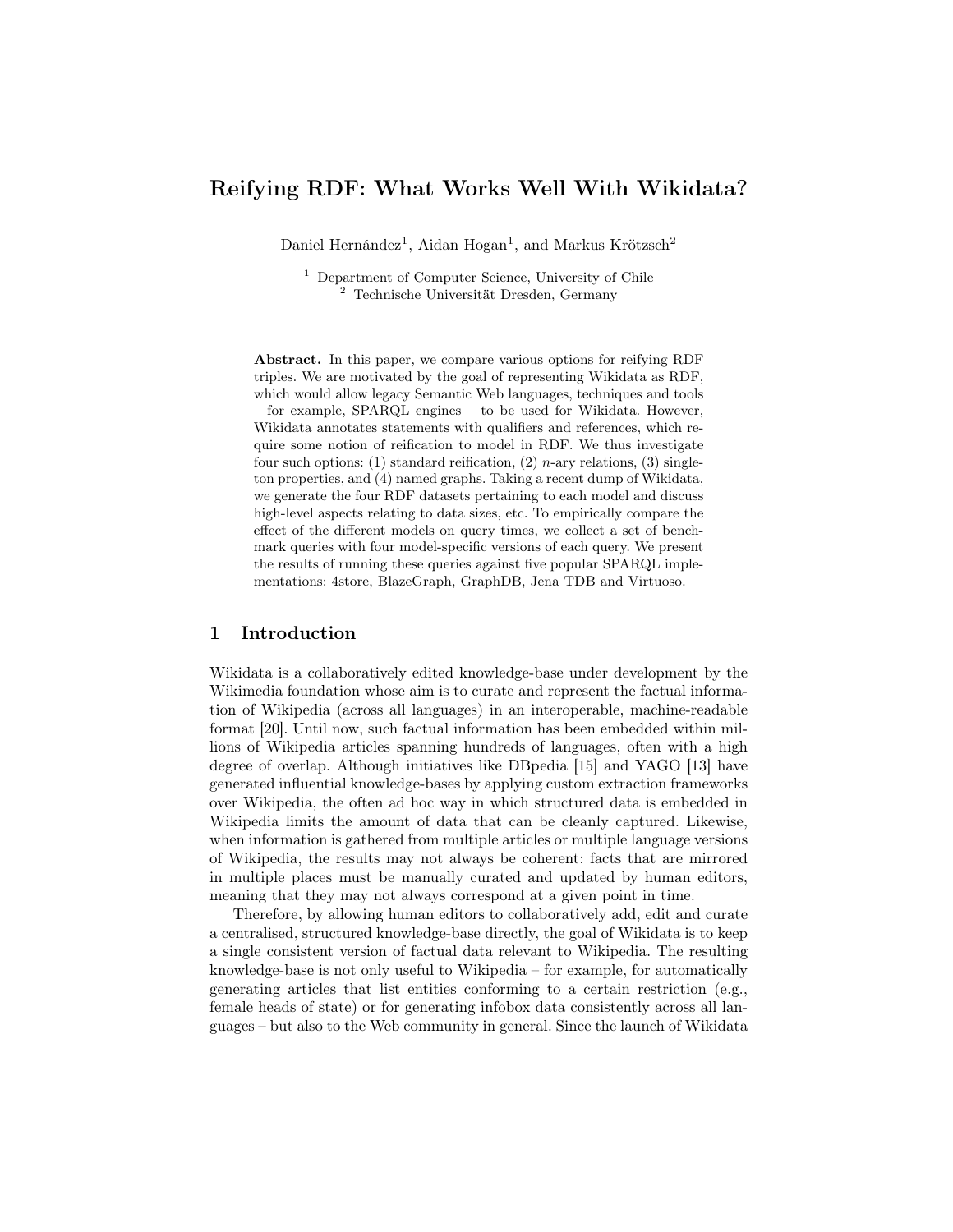in October 2012, more than 80 thousand editors have contributed information on 18 million entities (data items and properties). In comparison, English Wikipedia has around 6 million pages, 4.5 million of which are considered proper articles. As of July 2015, Wikidata has gathered over 65 million statements.

One of the next goals of the Wikidata project is to explore methods by which the public can query the knowledge-base. The Wikidata developers are currently investigating the use of RDF as an exchange format for Wikidata with SPARQL query functionality. Indeed, the factual information of Wikidata corresponds quite closely with the RDF data model, where the main data item (entity) can be viewed as the subject of a triple and the attribute–value pairs associated with that item can be mapped naturally to predicates and objects associated with the subject. However, Wikidata also allows editors to annotate attribute–value pairs with additional information, such as qualifiers and references. Qualifiers provide context for the validity of the statement in question, for example providing a time period during which the statement was true. References point to authoritative sources from which the statement can be verified. About half of the statements in Wikidata (32.5 million) already provide a reference, and it is an important goal of the project to further increase this number.

Hence, to represent Wikidata in RDF while capturing meta-information such as qualifiers and references, we need some way in RDF to describe the RDF triples themselves (which herein we will refer to as "reification" in the general sense of the term, as distinct from the specific proposal for reification defined in the 2004 RDF standard [\[3\]](#page-13-0), which we refer to as " standard reification").

In relation to Wikidata, we need a method that is compatible with existing Semantic Web standards and tools, and that does not consider the domain of triple annotation as fixed in any way: in other words, it does not fix the domain of annotations to time, or provenance, or so forth [\[22\]](#page-14-3). With respect to general methods for reification within RDF, we identify four main options:

- standard reification (sr) whereby an RDF resource is used to denote the triple itself, denoting its subject, predicate and object as attributes and allowing additional meta-information to be added [\[16](#page-14-4)[,4\]](#page-13-1).
- $n$ -ary relations (NR) whereby an intermediate resource is used to denote the relationship, allowing it to be annotated with meta-information [\[16,](#page-14-4)[8\]](#page-14-5).
- singleton properties (SP) whereby a predicate unique to the statement is created, which can be linked to the high-level predicate indicating the relationship, and onto which can be added additional meta-information [\[18\]](#page-14-6).
- Named Graphs (ng) whereby triples (or sets thereof) can be identified in a fourth field using, e.g., an IRI, onto which meta-information is added [\[10,](#page-14-7)[5\]](#page-13-2).

Any of these four options would allow the qualified statements in the Wikidata knowledge-base to be represented and processed using current Semantic Web norms. In fact, Erxleben et al. [\[8\]](#page-14-5) previously proposed an RDF representation of the Wikidata knowledge-base using a form of n-ary relations. It is important to note that while the first three formats rely solely on the core RDF model, Named Graphs represents an extension of the traditional triple model,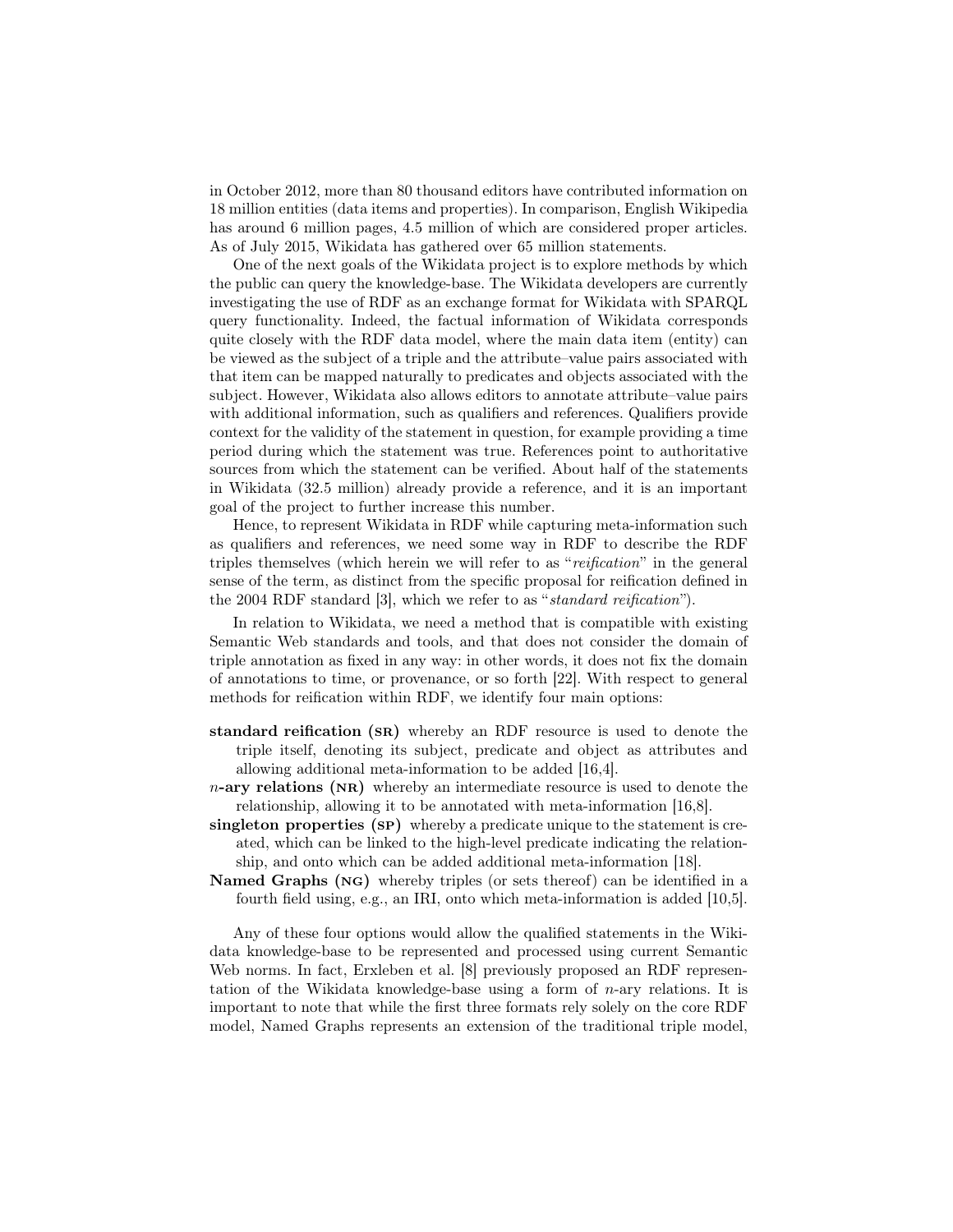adding a fourth element; however, the notion of Named Graphs is well-supported in the SPARQL standard [\[10\]](#page-14-7), and as "RDF Datasets" in RDF 1.1 [\[5\]](#page-13-2).

Thus arises the core question tackled in this paper: what are the relative strengths and weaknesses of each of the four formats? We are particularly interested in exploring this question quantitatively with respect to Wikidata. We thus take a recent dump of Wikidata and create four RDF datasets: one for each of the formats listed above. The focus of this preliminary paper is to gain empirical insights on how these formats affect query execution times for off-the-shelf tools. We thus (attempt to) load these four datasets into five popular SPARQL engines – namely 4store [\[9\]](#page-14-8), BlazeGraph (formerly BigData) [\[19\]](#page-14-9), GraphDB (formerly (Big)OWLIM) [\[2\]](#page-13-3), Jena TDB [\[21\]](#page-14-10), and Virtuoso [\[7\]](#page-14-11) – and apply four versions of a query benchmark containing 14 queries to each dataset in each engine.

## 2 The Wikidata Data-model

Figure [1a](#page-4-0) provides an example statement taken from Wikidata describing the entity Abraham Lincoln. We show internal identifiers in grey, where those beginning with Q refer to entities, and those referring to P refer to properties. These identifiers map to IRIs, where information about that entity or relationship can be found. All entities and relationships are also associated with labels, where the English versions are shown for readability. Values of properties may also be datatype literals, as exemplified with the dates.

The snippet contains a primary relation, with Abraham Lincoln as subject, position held as predicate, and President of the United States of America as object. Such binary relations are naturally representable in RDF. However, the statement is also associated with some qualifiers and their values. Qualifiers are property terms such as start time, follows, etc., whose values may scope the validity of the statement and/or provide additional context. Additionally, statements are often associated with one or more references that support the claims and with a rank that marks the most important statements for a given property. The details are not relevant to our research: we can treat references and ranks as special types of qualifiers. We use the term statement to refer to a primary relation and its associated qualifications; e.g., Fig. [1a](#page-4-0) illustrates a single statement.

Conceptually, one could view Wikidata as a "Property Graph": a directed labelled graph where edges themselves can have attributes and values [\[11,](#page-14-12)[6\]](#page-14-13). A related idea would be to consider Wikidata as consisting of quins of the form  $(s, p, o, q, v)$ , where  $(s, p, o)$  refers to the *primary relation*, q is a qualifier property, and  $v$  is a qualifier value [\[12\]](#page-14-14). Referring to Fig. [1a](#page-4-0) again, we could encode a quin (:Q91, :P39, :Q11696, :P580, "1861/03/14"^^xsd:date), which states that Abraham Lincoln had relation position held to President of the United States of America under the qualifier property start time with the qualifier value 4 March 1861. All quins with a common primary relation would constitute a statement. However, quins of this form are not a suitable format for Wikidata since a given primary relation may be associated with different groupings of qualifiers. For example, Grover Cleveland was President of the United States for two non-consecutive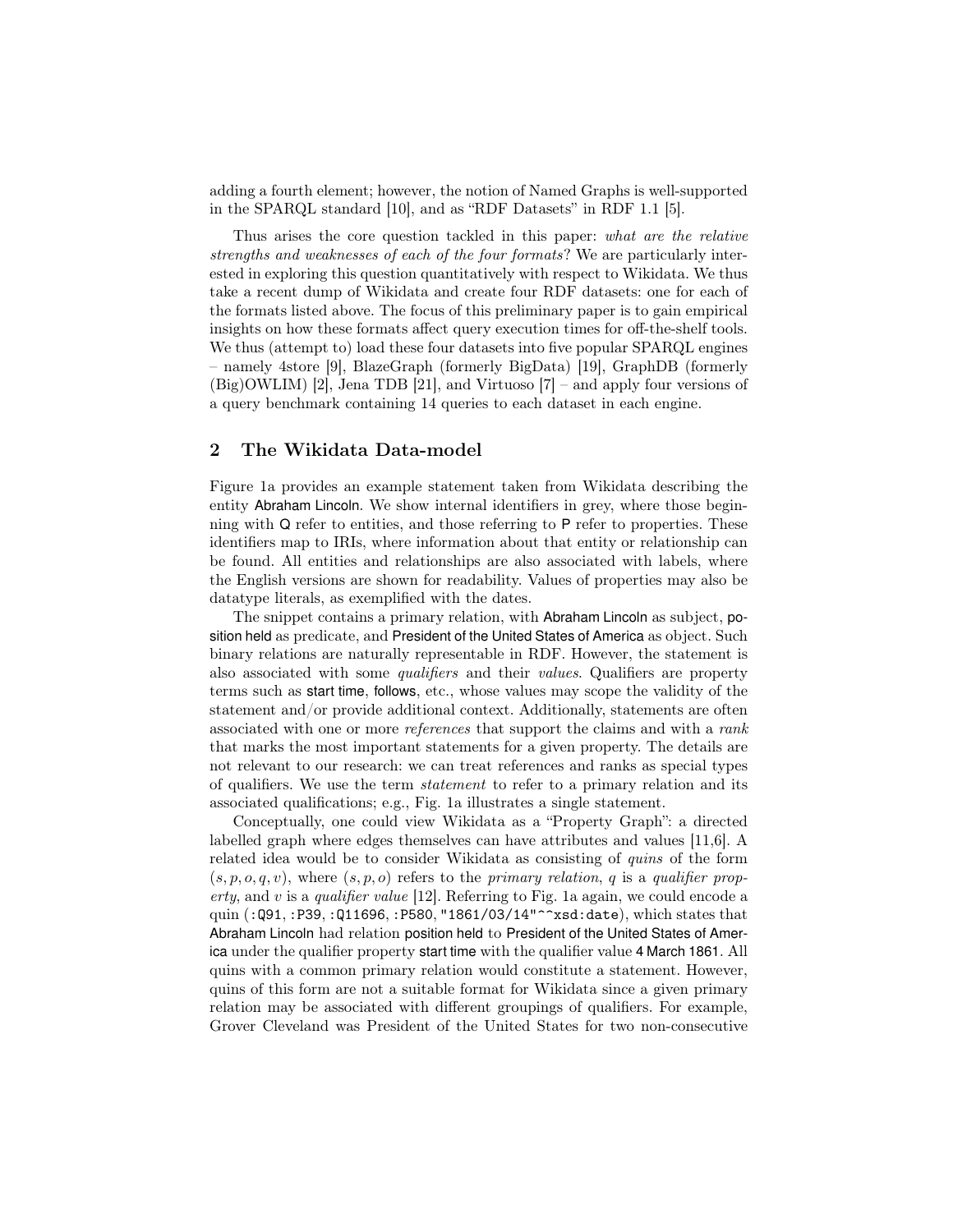terms (i.e., with different start and end times, different predecessors and successors). In Wikidata, this is represented as two separate statements whose primary relations are both identical, but where the qualifiers (start time, end time, follows, followed by) differ. For this reason, reification schemes based conceptually on quins – such as RDF\*  $[12,11]$  $[12,11]$  – may not be directly suitable for Wikidata.

A tempting fix might be to add an additional column and represent Wikidata using sextuples of the form  $(s, p, o, q, v, i)$  where i is an added statement identifier. Thus in the case of Grover Cleveland, his two non-consecutive terms would be represented as two statements with two distinct statement identifiers. While in principle sextuples would be sufficient, in practice (i) the relation itself may contain nulls, since some statements do not currently have qualifiers or may not even support qualifiers (as is the case with labels, for example), (ii) qualifier values may themselves be complex and require some description: for example, dates may be associated with time precisions or calendars.<sup>[3](#page-3-0)</sup>

For this reason, we propose to view Wikidata conceptually in terms of two tables: one containing quads of the form  $(s, p, o, i)$  where  $(s, p, o)$  is a primary relation and  $i$  is an identifier for that statement; the other a triple table storing (i) primary relations that can never be qualified (e.g., labels) and thus do not need to be identified, (ii) triples of the form  $(i, q, v)$  that specify the qualifiers associated to a statement, and (iii) triples of the form  $(v, x, y)$  that further describe the properties of qualifier values. Table [1](#page-5-0) provides an example that encodes some of the data seen in Fig. [1a](#page-4-0) – as well as some further type information not shown – into two such tables: the quads table on the left encodes qualifiable primary relations with an identifier, and the triples table on the right encodes (i) qualifications using the statement identifiers, (ii) non-qualifiable primary relations, such as those that specify labels, and (iii) type information for complex values, such as to provide a precision, calendar, etc.

Compared to sextuples, the quad/triple schema only costs one additional tuple per statement, will lead to dense instances (even if some qualifiable primary relations are not currently qualified), and will not repeat the primary relation for each qualifier; conversely, the quad/triple schema may require more joins for certain query patterns (e.g., find primary relations with a follows qualifier).

Likewise, the quad/triple schema is quite close to an RDF-compatible encoding. As per Fig. [1b,](#page-4-0) the triples from Table [1](#page-5-0) are already an RDF graph; we can thus focus on encoding quads of the form  $(s, p, o, i)$  in RDF.

## 3 From Higher Arity Data to RDF (and back)

The question now is: how can we represent the statements of Wikidata as triples in RDF? Furthermore: how many triples would we need per statement? And how might we know for certain that we don't lose something in the translation?

The transformation from Wikidata to RDF can be seen as an instance of schema translation, where these questions then directly relate to the area of

<span id="page-3-0"></span> $3$  See <https://www.wikidata.org/wiki/Special:ListDatatypes>; retr. 2015/07/11.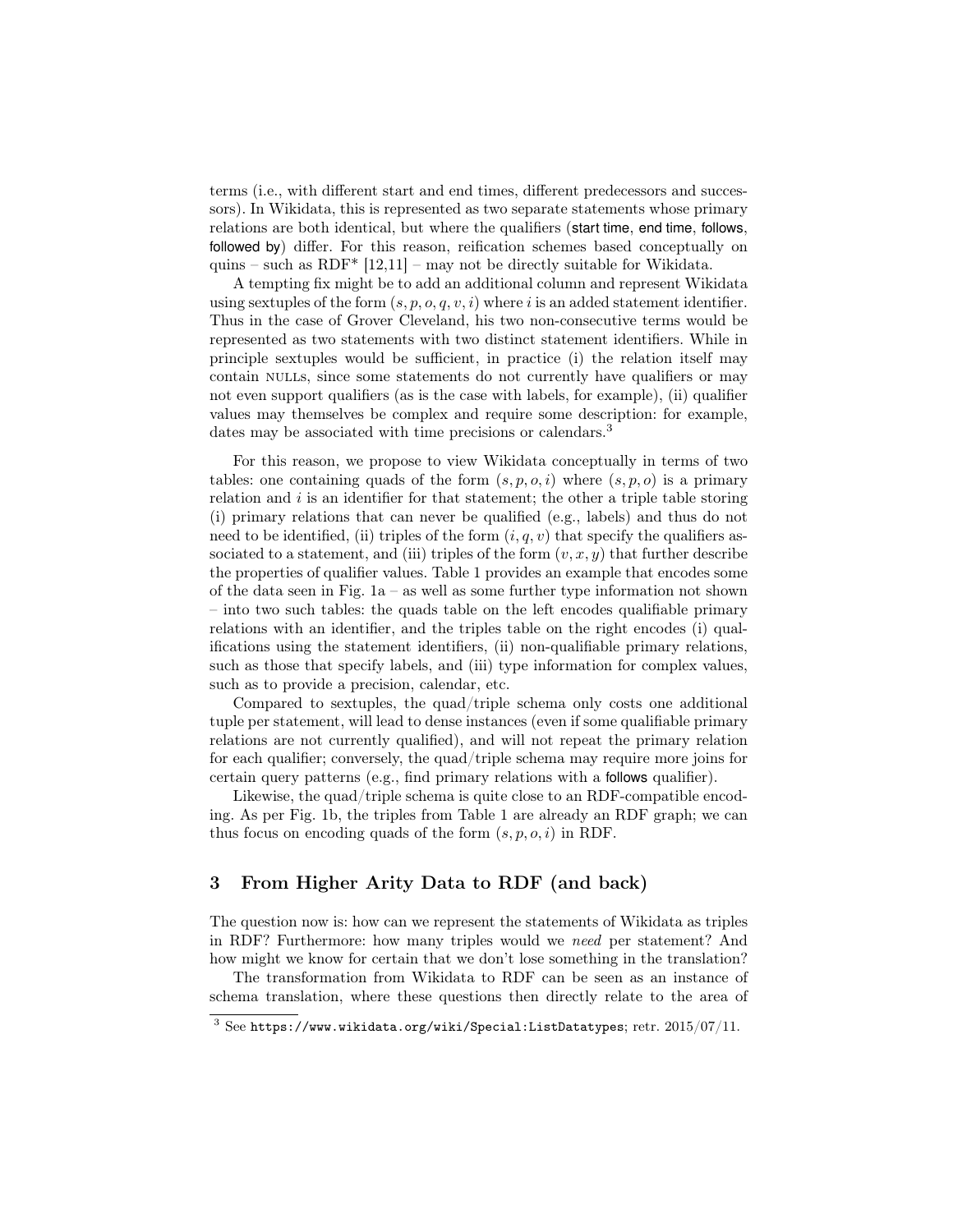<span id="page-4-0"></span>

(b) Qualifier information common to all formats



Fig. 1: Reification examples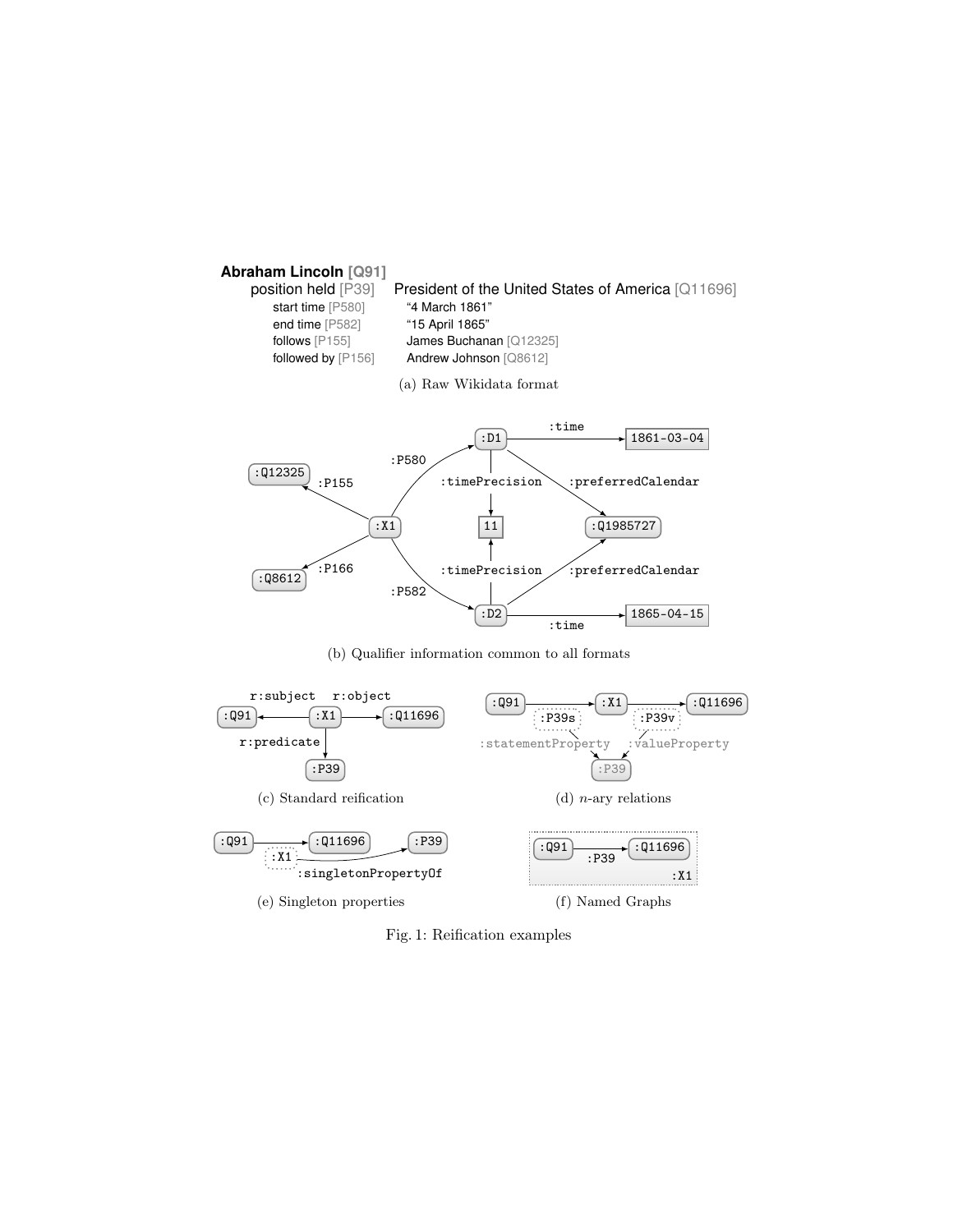<span id="page-5-0"></span>

|                    |                  |                |          | $\boldsymbol{s}$ | $\boldsymbol{p}$                           | 0                         |  |  |  |  |
|--------------------|------------------|----------------|----------|------------------|--------------------------------------------|---------------------------|--|--|--|--|
|                    |                  |                |          | : X 1            | :P580                                      | : D1                      |  |  |  |  |
|                    |                  |                |          |                  | :X1:P582                                   | : D2                      |  |  |  |  |
| QUADS              |                  |                |          |                  | :X1 : P155                                 | :012325                   |  |  |  |  |
| S                  | $\boldsymbol{p}$ | $\overline{O}$ | $\imath$ |                  | :X1 : P156                                 | :08612                    |  |  |  |  |
| :Q91:P39:Q11696:X1 |                  |                |          | .                | .                                          |                           |  |  |  |  |
|                    |                  |                |          | : D1             | :time                                      | "1861-03-04"^^xsd:date    |  |  |  |  |
|                    | .                |                | .        | : D1             | :timePrecision                             | "11"                      |  |  |  |  |
|                    |                  |                |          | :D1              | :preferredCalendar:Q1985727                |                           |  |  |  |  |
|                    |                  |                |          | .                | $\cdot$ $\cdot$ $\cdot$<br>:Q91 rdfs:label | .<br>"Abraham Lincoln"@en |  |  |  |  |
|                    |                  |                |          | .                | .                                          | $\cdots$                  |  |  |  |  |
|                    |                  |                |          |                  |                                            |                           |  |  |  |  |

Table 1: Using quads and triples to encode Wikidata Triples

relative information capacity in the database community [\[14,](#page-14-15)[17\]](#page-14-16), which studies how one can translate from one database schema to another, and what sorts of guarantees can be made based on such a translation. Miller et al. [\[17\]](#page-14-16) relate some of the theoretical notions of information capacity to practical guarantees for common schema translation tasks. In this view, the task of translating from Wikidata to RDF is a unidirectional scenario: we want to query a Wikidata instance through an RDF view without loss of information, and to recover the Wikidata instance from the RDF view, but we do not require, e.g., updates on the RDF view to be reflected in Wikidata. We therefore need a transformation whereby the RDF view dominates the Wikidata schema, meaning that the transformation must map a unique instance of Wikidata to a unique RDF view.

We can formalise this by considering an instance of Wikidata as a database with the schema shown in Table [1.](#page-5-0) We require that any instance of Wikidata can be mapped to a RDF graph, and that any conjunctive query (CQ; selectproject-join query in SQL) over the Wikidata instance can be translated to a conjunctive query over the RDF graph that returns the same answers. We call such a translation *query dominating*. We do not further restrict how translations are to be specified so long as they are well-defined and computable.

A query dominating translation of a relation of arity  $4(R_4)$  to a unique instance of a relation of arity 3  $(R_3)$  must lead to a higher number of tuples in the target instance. In general, we can always achieve this by encoding a quad into four triples of the form  $(s, p_y, o_z)$ , where s is a unique ID for the quad,  $p_y$ denotes a position in the quad (where  $1 \leq y \leq 4$ ), and  $o_z$  is the term appearing in that position of the quad in  $R_4$ .

<span id="page-5-1"></span>Example 1. The quad :Q91 :P39 :Q11696 :X1 can be mapped to four triples:

:S1 :P1 :Q91 :S1 :P2 :P39 :S1 :P3 :Q11696 :S1 :P4 :X1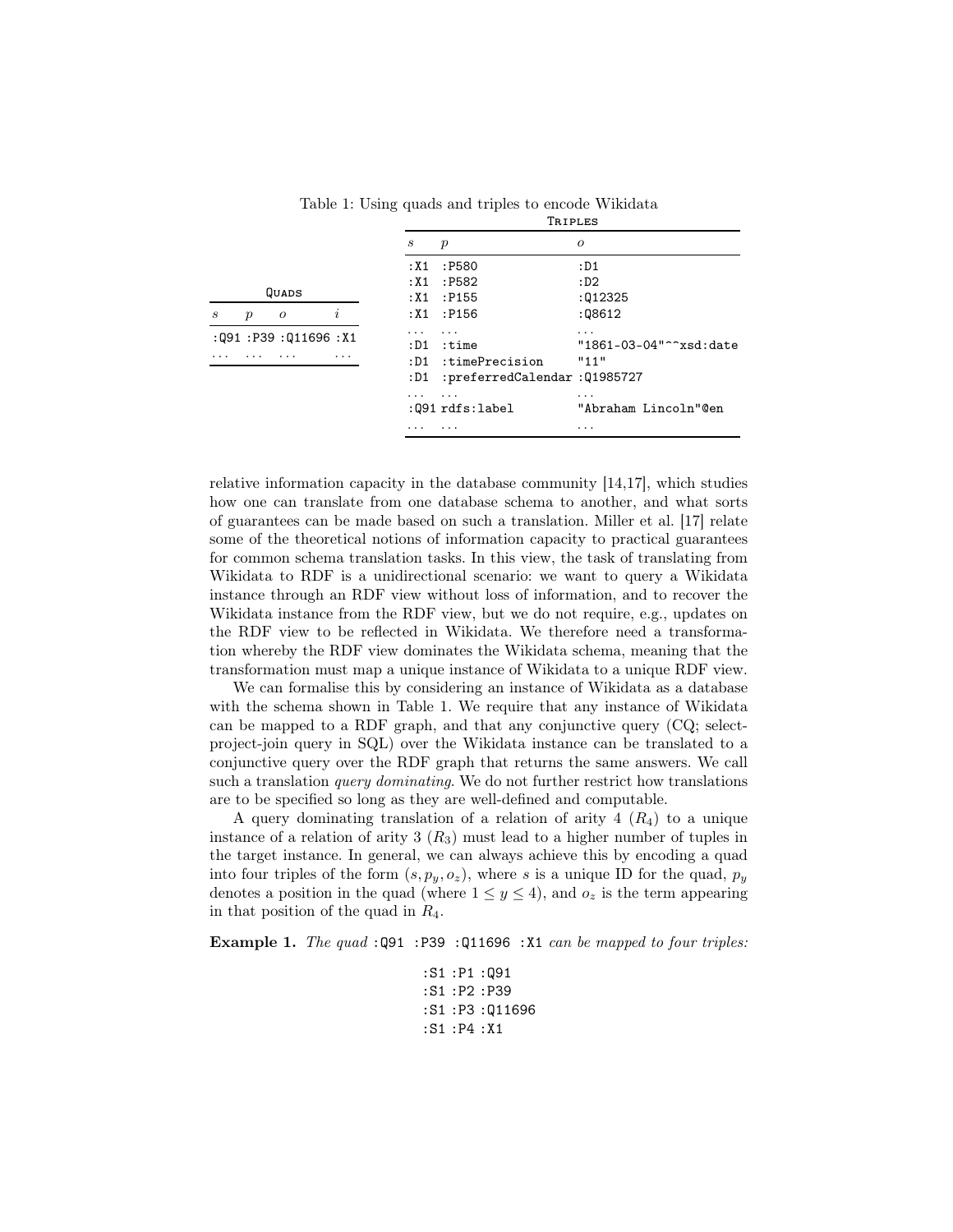Any conjunctive query over any set of quads can be translated into a conjunctive query over the corresponding triple instance that returns the same answer: for each tuple in the former query, add four tuples to the latter query with a fresh common subject variable, with  $P1 \ldots P4$  as predicate, and with the corresponding terms from the sextuple (be they constants or variables) as objects. The fresh subject variables can be made existential/projected away.

With this scheme, we require  $4k$  triples to encode k quads. This encoding can be generalised to encode database tables of arbitrary arity, which is essentially the approach taken by the Direct Mapping of relational databases to RDF [\[1\]](#page-13-4).

Quad encodings that use fewer than four triples usually require additional assumptions. The above encoding requires the availability of an unlimited amount of identifiers, which is always given in RDF, where there is an infinite supply of IRIs. However, the technique does not assume that auxiliary identifiers such as :S1 or :P4 do not occur elsewhere: even if these IRIs are used in the given set of quads, their use in the object position of triples would not cause any confusion. If we make the additional assumption that some "reserved" identifiers are not used in the input quad data, we can find encodings with fewer triples per quad.

Example 2. If we assume that IRIs :P1 and :P2 are not used in the input instance, the quad of Example [1](#page-5-1) can be encoded in the following three triples:

$$
:S1 : P1 :: Q91\n:S1 : P2 :: P39\n:S1 : Q11696 : X1
$$

The translation is not faithful when the initial assumption is violated. For example, the encoding of the quad :Q91 :P39 :P1 :Q92 would contain triples :S2  $:P1 : Q91 \text{ and } S2 : P1 : Q92, \text{ which would be ambiguous.}$ 

The assumption of some reserved IRIs is still viable in practice, and indeed three of the encoding approaches we look at in the following section assume some reserved vocabulary to be available. Using suitable naming strategies, one can prevent ambiguities. Other domain-specific assumptions are also sometimes used to define suitable encodings. For example, when constructing quads from Wikidata, the statement identifiers that are the fourth component of each quad functionally determine the first three components, and this can be used to simplify the encoding. We will highlight these assumptions as appropriate.

# 4 Existing Reification Approaches

In this section, we discuss how legacy reification-style approaches can be leveraged to model Wikidata in RDF, where we have seen that all that remains is to model quads in RDF. We also discuss the natural option of using named graphs, which support quads directly. The various approaches are illustrated in Fig. [1,](#page-4-0) where [1b](#page-4-0) shows the qualifier information common to all approaches, i.e., the triple data, while [1c–1f](#page-4-0) show alternative encodings of quads.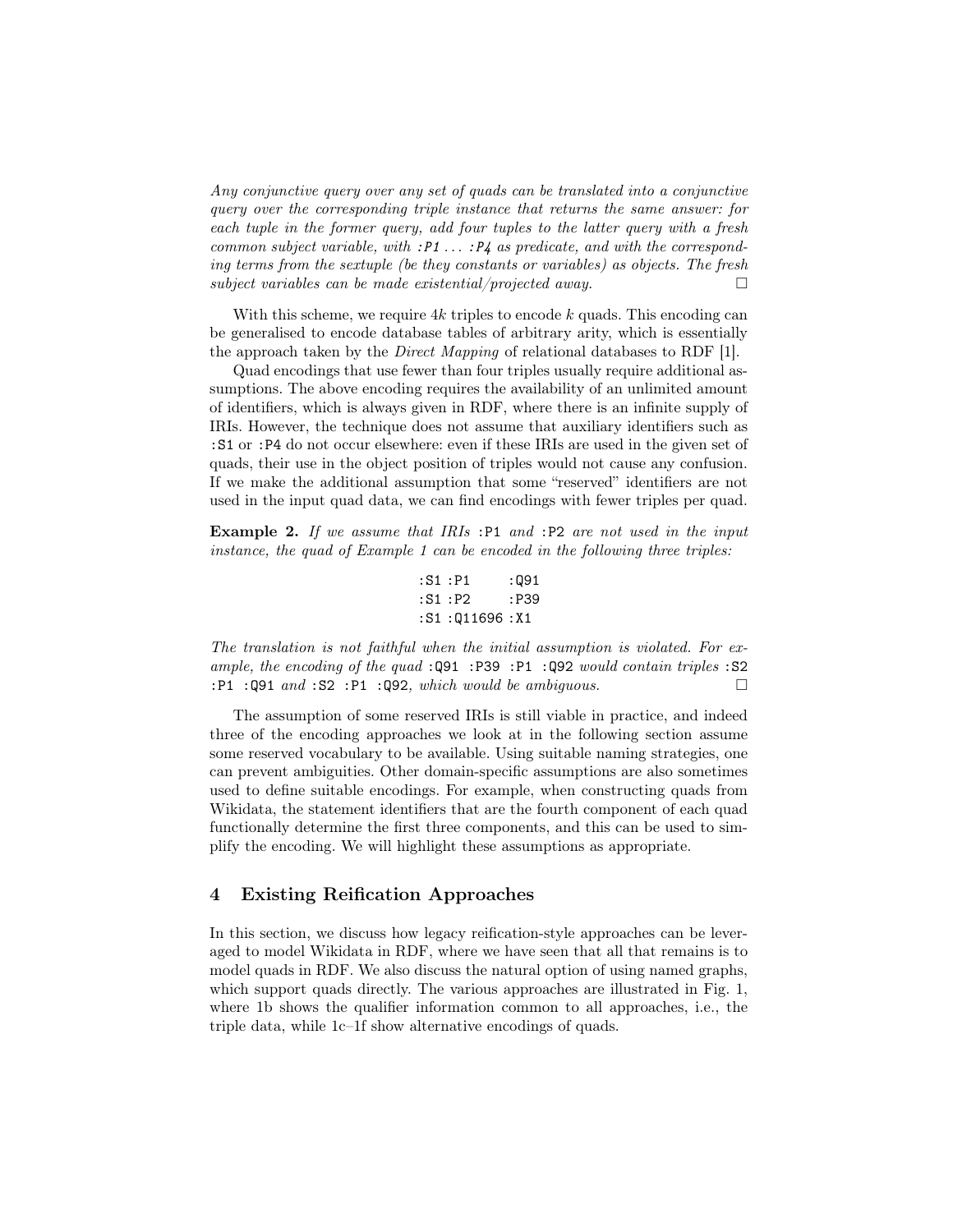Standard Reification The first approach we look at is standard RDF reification [\[16](#page-14-4)[,4\]](#page-13-1), where a resource is used to denote the statement, and where additional information about the statement can be added. The scheme is depicted in Fig. [1c.](#page-4-0) To represent a quad of the form  $(s, p, o, i)$ , we add the following triples:  $(i, r: \text{subject}, s), (i, r: \text{predicate}, p), (i, r: \text{object}, o), \text{where } r: \text{ is the RDF vo-}$ cabulary namespace. We omit the redundant declaration as type r:Statement, which can be inferred from the domain of  $r:subject$ . Moreover, we simplify the encoding by using the Wikidata statement identifier as subject, rather than using a blank node. We can therefore represent n quadruples with  $3n$  triples.

 $n$ -ary Relation The second approach is to use an  $n$ -ary relation style of modelling, where a resource is used to identify a relationship. Such a scheme is depicted in Fig. [1d,](#page-4-0) which follows the proposal by Erxleben et al. [\[8\]](#page-14-5). Instead of stating that a subject has a given value, the model states that the subject is involved in a relationship, and that that relationship has a value and some qualifiers. The :subjectProperty and :valueProperty edges are important to be able to query for the original name of the property holding between a given subject and object.<sup>[4](#page-7-0)</sup> For identifying the relationship, we can simply use the statement identifier. To represent a quadruple of the form  $(s, p, o, i)$ , we must add the triples  $(s, p_s, i)$ ,  $(i, p_v, o)$ ,  $(p_v, : \mathtt{valueProperty}, p)$ ,  $(p_s, : \mathtt{statementProperty}, p)$ , where  $p_v$  and  $p_s$  are fresh properties created from p. To represent n quadruples of the form  $(s, p, o, i)$ , with m unique values for p, we thus need  $2(n+m)$  triples. Note that for the translation to be query dominating, we must assume that predicates such as :P39s and :P39v in Fig. [1c,](#page-4-0) as well as the reserved terms :statementProperty and :valueProperty, do not appear in the input.

Singleton Properties Originally proposed by Nguyen et al. [\[18\]](#page-14-6), the core idea behind singleton properties is to create a property that is only used for a single statement, which can then be used to annotate more information about the statement. The idea is captured in Fig. [1e.](#page-4-0) To represent a quadruple of the form  $(s, p, o, i)$ , we must add the triples  $(s, i, o)$ ,  $(i, \text{singletonPropertyOf}, p)$ . Thus to represent n quadruples, we need  $2n$  triples, making this the most concise scheme so far. To be query dominating, we must assume that the term :singletonPropertyOf cannot appear as a statement identifier.

Named Graphs Unlike the previous three schemes, Named Graphs extends the RDF triple model and considers sets of pairs of the form  $(G, n)$  where G is an RDF graph and  $n$  is an IRI (or a blank node in some cases, or can even be omitted for a default graph). We can flatten this representation by taking the union over  $G \times \{n\}$  for each such pair, resulting in quadruples. Thus we can encode a quadruple  $(s, p, o, i)$  directly using N-Quads, as illustrated in Fig. [1f.](#page-4-0)

<span id="page-7-0"></span><sup>4</sup> Referring to Fig. [1c,](#page-4-0) another option to save some triples might be to use the original property :P39 (position held) instead of :P39s or :P39v, but this could be conceptually ugly since, e.g., if we replaced :P39s, the resulting triple would be effectively stating that (Abraham Lincoln, position held,  $[a$  statement identifier]).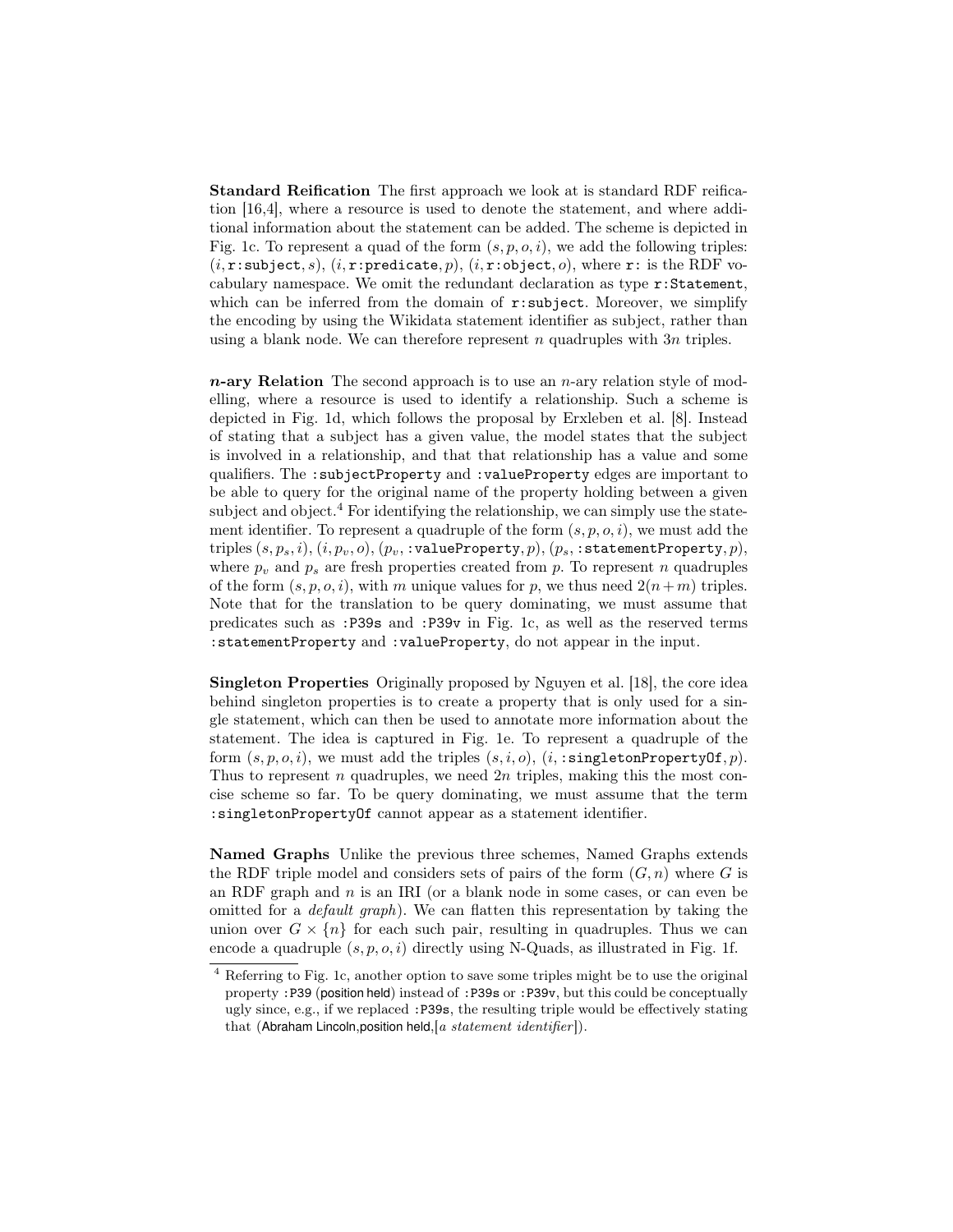<span id="page-8-1"></span>Table 2: Number of triples needed to model quads  $(n = 57,088,184, p = 1,311)$ 

| SCHEMA: | $\mathbf{SR}(3n)$ | <b>NR</b> $(2(n+p))$ | SP(2n)                 | NG(n) |
|---------|-------------------|----------------------|------------------------|-------|
| TUPLES: | 171,264,552       | 114,178,990          | 114,176,368 57,088,184 |       |

Other possibilities? Having introduced the most well-known options for reification, one may ask if these are all the reasonable alternatives for representing quadruples of the form  $(s, p, o, i)$  – where i functionally determines  $(s, p, o)$  – in a manner compatible with the RDF standards. As demonstrated by singleton properties, we can encode such quads into two triples, where  $i$  appears somewhere in both triples, and where  $s, p$  and  $o$  each appear in one of the four remaining positions, and where a reserved term is used to fill the last position. This gives us 108 possible schemes<sup>[5](#page-8-0)</sup> that use two triples to represent a quad in a similar manner to the singleton properties proposal. Just to take one example, we could model such a quad in two triples as  $(i, r: \text{subject}, s), (i, p, o)$ —an abbreviated form of standard reification. As before, we should assume that the properties  $p$ and r:subject are distinct from qualifier properties. Likewise, if we are not so concerned with conciseness and allow a third triple, the possibilities increase further. To reiterate, our current goal is to evaluate existing, well-known proposals, but we wish to mention that many other such possibilities do exist in theory.

# 5 SPARQL Querying Experiments

We have looked at four well-known approaches to annotate triples, in terms of how they are formed, what assumptions they make, and how many triples they require. In this section, we aim to see how these proposals work in practice, particularly in the context of querying Wikidata. Experiments were run on an Intel E5-2407 Quad-Core 2.2GHz machine with a standard SATA hard-drive and 32 GB of RAM. More details about the configuration of these experiments are available from <http://users.dcc.uchile.cl/~dhernand/wrdf/>.

To start with, we took the RDF export of Wikidata from Erxleben et al. [\[8\]](#page-14-5)  $(2015-02-23)$ , which was natively in an *n*-ary relation style format, and built the equivalent data for all four datasets. The number of triples common to all formats was 237.6 million. With respect to representing the quads, Table [2](#page-8-1) provides a breakdown of the number of output tuples for each model.

<span id="page-8-0"></span> $5$  There are 3! possibilities for where i appears in the two triples: ss, pp, oo, sp, so, po. For the latter three configurations, all four remaining slots are distinguished so we have 4! ways to slot in the last four terms. For the former three configurations, both triples are thus far identical, so we only have half the slots, making  $4 \times 3$ permutations. Putting it all together,  $3 \times 4! + 3 \times 4 \times 3 = 108$ .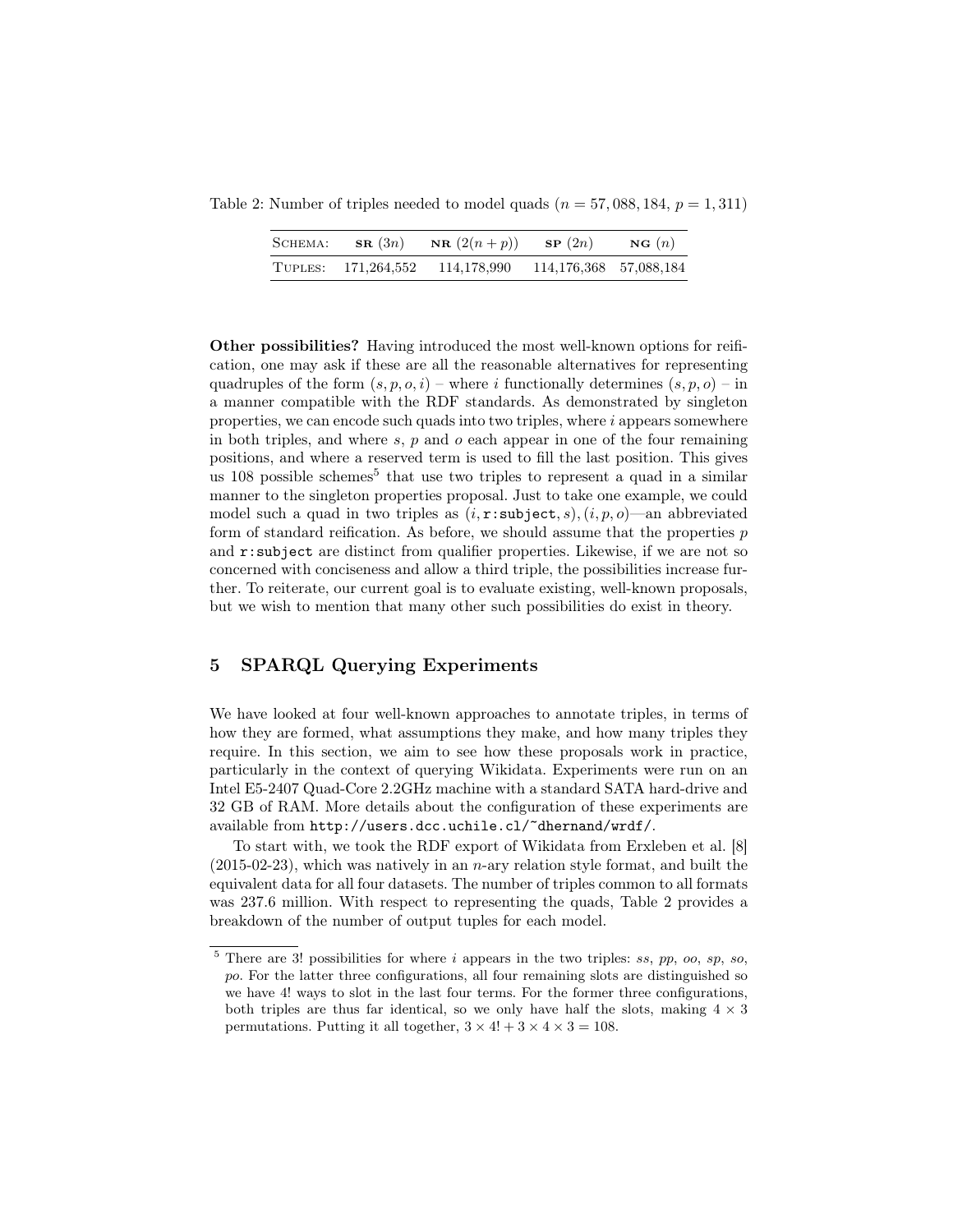<span id="page-9-1"></span>

Fig. 2: Growth in index sizes for first 400,000 statements

Loading data: We selected five RDF engines for experiments: 4store, Blaze-Graph, GraphDB, Jena and Virtuoso. The first step was to load the four datasets for the four models into each engine. We immediately started encountering problems with some of the engines. To quantify these issues, we created three collections of 100,000, 200,000, and 400,000 raw statements and converted them into the four models.[6](#page-9-0) We then tried to load these twelve files into each engine. The resulting growth in on-disk index sizes is illustrated in Figure [2](#page-9-1) (measured from the database directory), where we see that: (i) even though different models lead to different triple counts, index sizes were often nearly identical: we believe that since the entropy of the data is quite similar, compression manages to factor out the redundant repetitions in the models; (ii) some of the indexes start with some space allocated, where in fact for BlazeGraph, the initial allocation of disk space (200MB) was not affected by the data loads; (iii) 4store and GraphDB both ran into problems when loading singleton properties, where it seems the indexing schemes used assume a low number of unique predicates.<sup>[7](#page-9-2)</sup> With respect to point (iii), given that even small samples lead to blow-ups in index sizes, we decided not to proceed with indexing the singleton properties dataset in 4store or GraphDB. While later loading the full named graphs dataset, 4store slowed to loading 24 triples/second; we thus also had to kill that index load.<sup>[8](#page-9-3)</sup>

<span id="page-9-0"></span> $6$  We do not report the times for full index builds since, due to time constraints, we often ran these in parallel uncontrolled settings.

<span id="page-9-2"></span><sup>7</sup> In the case of 4store, for example, in the database directory, two new files were created for each predicate.

<span id="page-9-3"></span><sup>8</sup> See <https://groups.google.com/forum/#!topic/4store-support/uv8yHrb-ng4>; retr. 2015/07/11.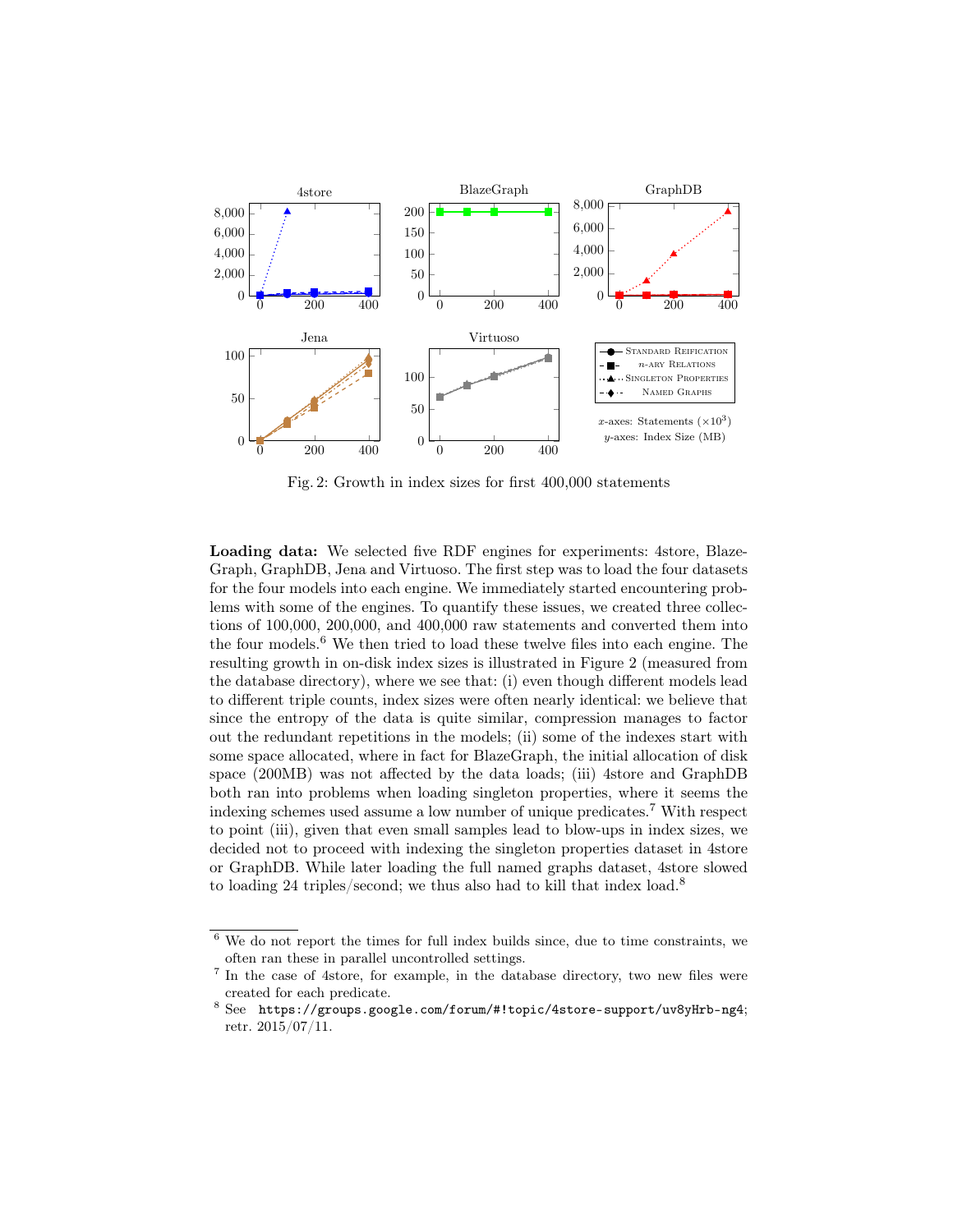Benchmark queries: From two online lists of test-case SPARQL queries, we selected a total of 14 benchmark queries.<sup>[9](#page-10-0)</sup> These are listed in Table [3;](#page-11-0) since we need to create four versions of each query for each reification model, we use an abstract quad syntax where necessary, which will be expanded in a modelspecific way such that the queries will return the same answers over each model. An example of a quad in the abstract syntax and its four expansions is provided in Table [4.](#page-12-0) In a similar manner, the 14 queries of Table [3](#page-11-0) are used to generate four equivalent query benchmarks for testing, making a total of 56 queries.

In terms of the queries themselves, they exhibit a variety of query features and number/type of joins; some involve qualifier information while some do not. Some of the queries are related; for example, Q1 and Q2 both ask for information about US presidents, and Q4 and Q5 both ask about female mayors. Importantly, Q4 and Q5 both require use of a SPARQL property path (:P31/:P279\*), which we cannot capture appropriately in the abstract syntax. In fact, these property paths cannot be expressed in either the singleton properties model or the standard reification model; they can only be expressed in the  $n$ -ary relation model (:P31s/:P31v/(:P279s/:P279v)\*), and the named graph model (:P31/:P279\*) assuming the default graph can be set as the union of all graphs (since one cannot do property paths across graphs in SPARQL, only within graphs).

Query results: For each engine and each model, we ran the queries sequentially (Q1–14) five times on a cold index. Since the engines had varying degrees of caching behaviour after the first run – which is not the focus of this paper – we present times for the first "cold" run of each query.<sup>[10](#page-10-1)</sup> Since we aim to run  $14 \times$  $4 \times 5 \times 5 = 1,400$  query executions, to keep the experiment duration manageable, all engines were configured for a timeout of 60 seconds. Since different engines interpret timeouts differently (e.g., connection timeouts, overall timeouts, etc.), we considered any query taking longer than 60 seconds to run as a timeout. We also briefly inspected results to see that they corresponded with equivalent runs, ruling queries that returned truncated results as failed executions.<sup>[11](#page-10-2)</sup>

The query times for all five engines and four models are reported in Figure [3,](#page-15-0) where the y-axis is in log scale from 10 ms to  $60,000$  ms (the timeout) in all cases for ease of comparison. Query times are not shown in cases where the query could not be run (for example, the index could not be built as discussed previously, or property-paths could not be specified for that model, or in the case of 4store, certain query features were not supported), or where the query failed (with a timeout, a partial result, or a server exception). We see that in terms of engines, Virtuoso provides the most reliable/performant results across all models. Jena failed to return answers for singleton properties, timing-out on all queries (we expect some aspect of the query processing does not perform well

<span id="page-10-0"></span> $^9$  [https://www.mediawiki.org/wiki/Wikibase/Indexing/SPARQL\\_Query\\_Examples](https://www.mediawiki.org/wiki/Wikibase/Indexing/SPARQL_Query_Examples) and <http://wikidata.metaphacts.com/resource/Samples>

<span id="page-10-1"></span> $^{10}$  Data for other runs are available from the web-page linked earlier.

<span id="page-10-2"></span> $11$  The results for queries such as Q5, Q7 and Q14 may (validly) return different answers for different executions due to use of LIMIT without an explicit order.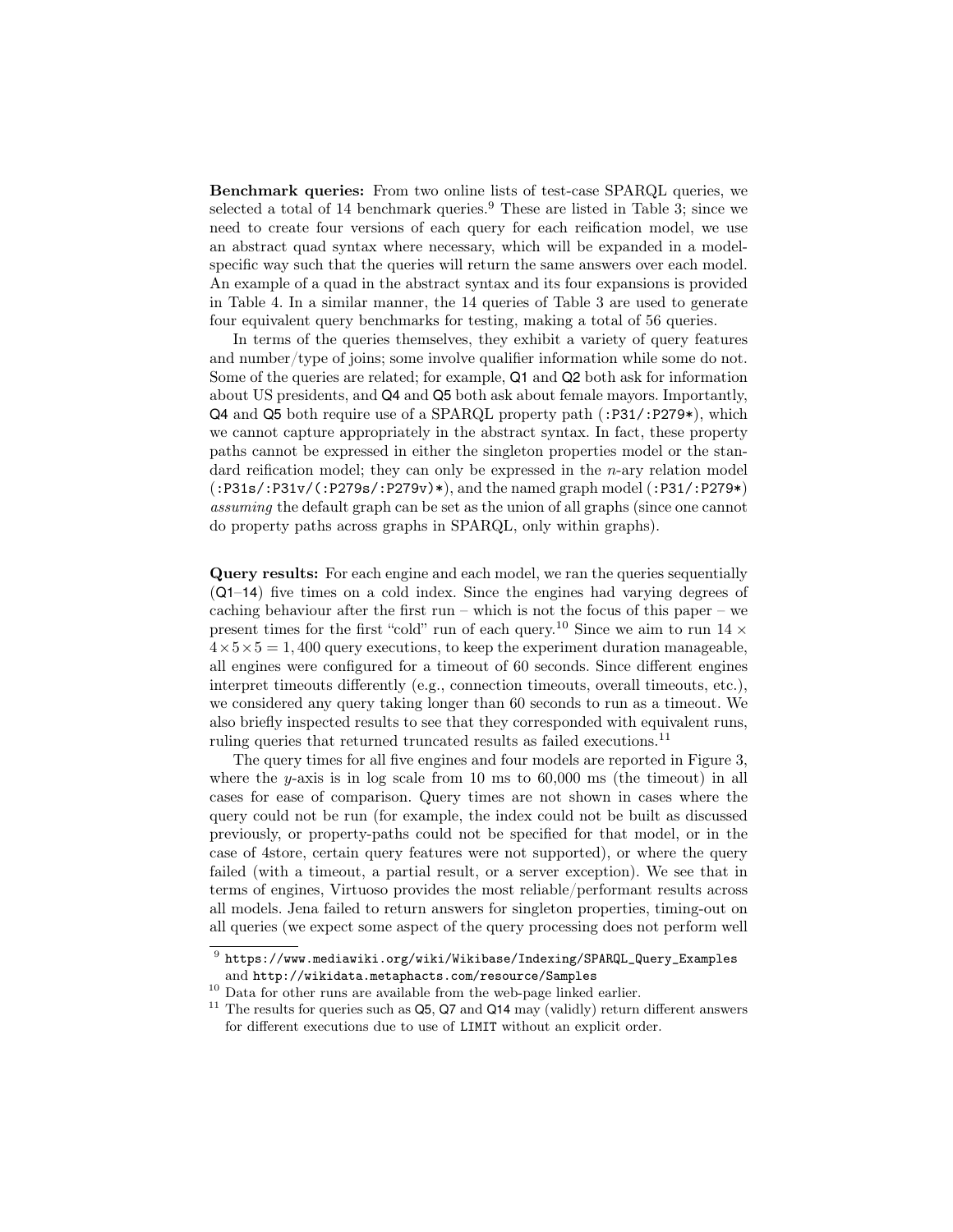Table 3: Evaluation queries in abstract syntax

<span id="page-11-0"></span>#**Q1**: US presidents and their wives SELECT ?up ?w ?l ?wl WHERE { <:Q30 :P6 ?up \_:i1> . <?up :P26 ?w ?i2> . OPTIONAL { ?up rs:label ?l . ?w rs:label ?wl . FILTER(lang(?l) = "en" && lang(?wl) = "en") } } #**Q2**: US presidents and causes of death SELECT ?h ?c ?hl ?cl WHERE { <?h :P39 :Q11696 ?i1> . <?h :P509 ?c ?i2> . OPTIONAL { ?h rs:label ?hl . ?c rs:label ?cl . FILTER(lang(?hl) = "en" && lang(?cl) = "en") } } #**Q3**: People born before 1880 with no death date SELECT ?h ?date WHERE { <?h :P31 :Q5 ?i1> . <?h :P569 ?dateS ?i2> . ?dateS :time ?date . FILTER NOT EXISTS { ?h :P570s [ :P570v ?d ] . } FILTER (datatype(?date) = xsd:date && ?date < "1880-01-01Z"^^xsd:date) } LIMIT 100 #**Q4**: Cities with female mayors ordered by population SELECT DISTINCT ?city ?citylabel ?mayorlabel (MAX(?pop) AS ?max\_pop) WHERE { ?city :P31/:P279\* :Q515 . <?city :P6 ?mayor ?i1> . FILTER NOT EXISTS { ?i1 :P582q ?x } <?mayor :P21 :Q6581072 \_:i2> . <?city :P1082 ?pop \_:i3> . ?pop :numericValue ?pop . OPTIONAL { ?city rs:label ?citylabel . FILTER ( LANG(?citylabel) = "en" ) } OPTIONAL { ?mayor rs:label ?mayorlabel . FILTER ( LANG(?mayorlabel) = "en" ) } } GROUP BY ?city ?citylabel ?mayorlabel ORDER BY DESC(?max\_pop) LIMIT 10 #**Q5**: Countries ordered by number of female city mayors SELECT ?country ?label (COUNT(\*) as ?count) WHERE { ?city :P31/:P279\* :Q515 . <?city :P6 ?mayor ?i1> . FILTER NOT EXISTS { ?i1 :P582q ?x } <?mayor :P21 :Q6581072 ?i2> . <?city :P17 ?country ?i3> . ?pop :numericValue ?pop . OPTIONAL { ?country rs:label ?label . FILTER ( LANG(?label) = "en" ) } } GROUP BY ?country ?label ORDER BY DESC(?count) LIMIT 100 #**Q6**: US states ordered by number of neighbouring states SELECT ?state ?label ?borders WHERE { { SELECT ?state (COUNT(?neigh) as ?borders) WHERE { <?state :P31 :Q35657 ?i1> . <?neigh :P47 ?state \_:i2> . <?neigh :P31 :Q35657 ?i3 > . } GROUP BY ?state } OPTIONAL { ?state rs:label ?label . FILTER(lang(?label) = "en") } } ORDER BY DESC(?borders) #**Q7**: People whose birthday is "today" SELECT DISTINCT ?entity ?year WHERE { <?entityS :P569 ?value ?i1> . ?value :time ?date . ?entityS rs:label ?entity . FILTER(lang(?entity)="en") FILTER(date(?date)=month(now()) && date(?date)=day(now())) } LIMIT 10 #**Q8**: All property–value pairs for Douglas Adams SELECT ?property ?value WHERE { <:Q42 ?property ?value ?i> } #**Q9**: Populations of Berlin, ordered by least recent SELECT ?pop ?time WHERE { <:Q64 wd:P1082 ?popS ?i> . ?popS :numericValue ?pop . ?i wd:P585q [ :time ?time ] . } ORDER BY (?time) #**Q10**: Countries without an end-date SELECT ?country ?countryName WHERE { <?country wd:P31 wd:Q3624078 ?i> FILTER NOT EXISTS { ?g : P582q ?endDate } ?country rdfs: label ?countryName . FILTER(lang(?countryName)="en") } #**Q11**: US Presidents and their terms, ordered by start-date SELECT ?president ?start ?end WHERE { <: Q30 : P6 ?president ?i > ?g :P580q [ :time ?start ] ; :P582q [ :time ?end ] . } ORDER BY (?start) #**Q12**: All qualifier properties used with "head of government" property SELECT DISTINCT  $?q_p$  where { <?s :P6 ?o ?i > . ?g  $?q_p$   $?q_v$  . } #**Q13**: Current countries ordered by most neighbours SELECT ?countryName (COUNT (DISTINCT ?neighbor) AS ?neighbors) WHERE { <?country :P31 :Q3624078 ?i1> . FILTER NOT EXISTS { ?i1 :P582 ?endDate } ?country rs:label ?countryName FILTER(lang(?countryName)="en") OPTIONAL { <?country :P47 ?neighbor ?i2 > <?neighbor :P31 :Q3624078 ?i3> . FILTER NOT EXISTS { ?i3 : P582q ?endDate2 } } } GROUP BY(?countryName) ORDER BY DESC(?neighbors) #**Q14**: People who have Wikidata accounts SELECT ?person ?name ?uname WHERE { <?person :P553 wd:Q52 ?i > ?i :P554q ?uname . ?person rs:label ?name . FILTER(LANG(?name) = "en") . } LIMIT 100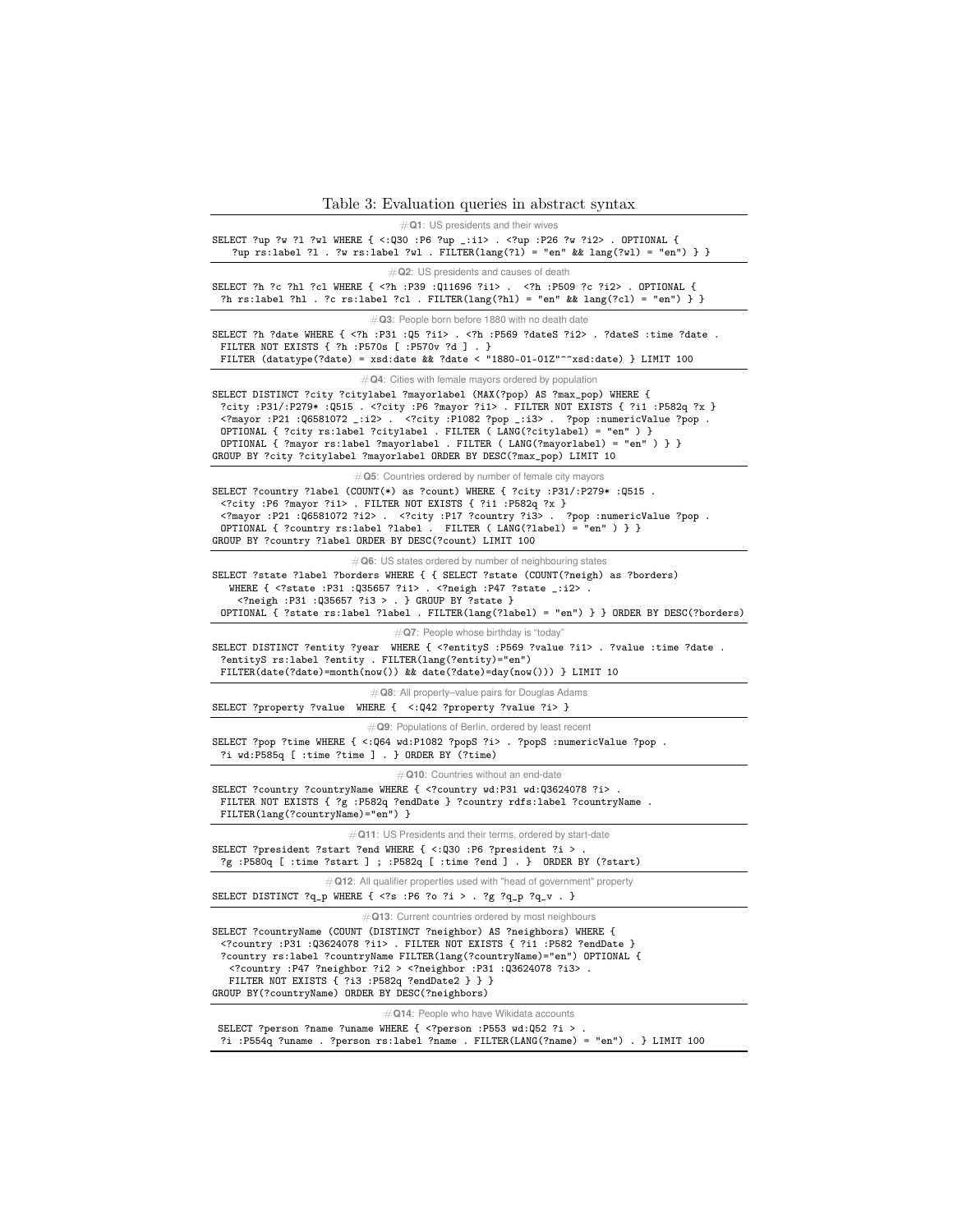<span id="page-12-0"></span>Table 4: Expansion of abstract syntax quad for getting US presidents

|                     | ABSTRACT SYNTAX: <: 030 : P6 ?up ?i>.                     |
|---------------------|-----------------------------------------------------------|
| STD. REIFICATION:   | ?i $r:subject$ :Q30 ; $r:predicate$ :P6 ; $r:object$ ?up. |
| $n$ -ARY RELATIONS: | :Q30 :P6s ?i . ?i :P6v ?up .                              |
| SING. PROPERTIES:   | : Q30 ?i ?up . ?i1 r:singletonPropertyOf :P6 .            |
| NAMED GRAPHS:       | GRAPH ?i { :Q30 :P6 ?up . }                               |

assuming many unique predicates). We see that both BlazeGraph and GraphDB managed to process most of the queries for the indexes we could build, but with longer runtimes than Virtuoso. In general, 4store struggled with the benchmark and returned few valid responses in the allotted time.

Returning to our focus in terms of comparing the four reification models, Table [5](#page-13-5) provides a summary of how the models ranked for each engine and overall. For a given engine and query, we look at which model performed best, counting the number of firsts, seconds, thirds, fourths, failures (fa) and cases where the query could not be exectuted ( $NE$ ); e.g., referring back to Figure [3,](#page-15-0) we see that for Virtuoso, Q1, the fastest models in order were named graphs, n-ary relations, singleton properties, and standard reification. Thus, in Table [5,](#page-13-5) under Virtuoso, we add a one to named graphs in the  $1<sup>st</sup>$  column, a one to *n*-ary relations in the  $2<sup>nd</sup>$  column, and so forth. Along these lines, for example, the score of 4 for singleton-properties (sp) in the  $1<sup>st</sup>$  column of Virtuoso means that this model successfully returned results faster than all other models in 4 out of the 14 cases. The total column then adds the positions for all engines; across all five engines, we see that named graphs is the best supported (fastest in 17/70 cases), with standard reification and  $n$ -ary relations not far behind (fastest in 16/70 cases). All engines aside from Virtuoso seem to struggle with singleton properties; presumably these engines make some (arguably naive) assumptions that the number of unique predicates in the indexed data is low.

Although the first three RDF-level formats would typically require more joins to be executed than named graphs, the joins in question are through the statement identifier, which is highly selective; assuming "equivalent" query plans, the increased joins are unlikely to overtly affect performance, particularly when forming part of a more complex query. However, additional joins do complicate query planning, where aspects of different data models may affect established techniques for query optimisation differently. In general, we speculate that in cases where a particular model was much slower for a particular query and engine, that the engine in question selected a (comparatively) worse query plan.

#### 6 Conclusions

In this paper, we have looked at four well-known reification models for RDF: standard reification, n-ary relations, singleton properties and named graphs. We were particularly interested in the goal of modelling Wikidata as RDF, such that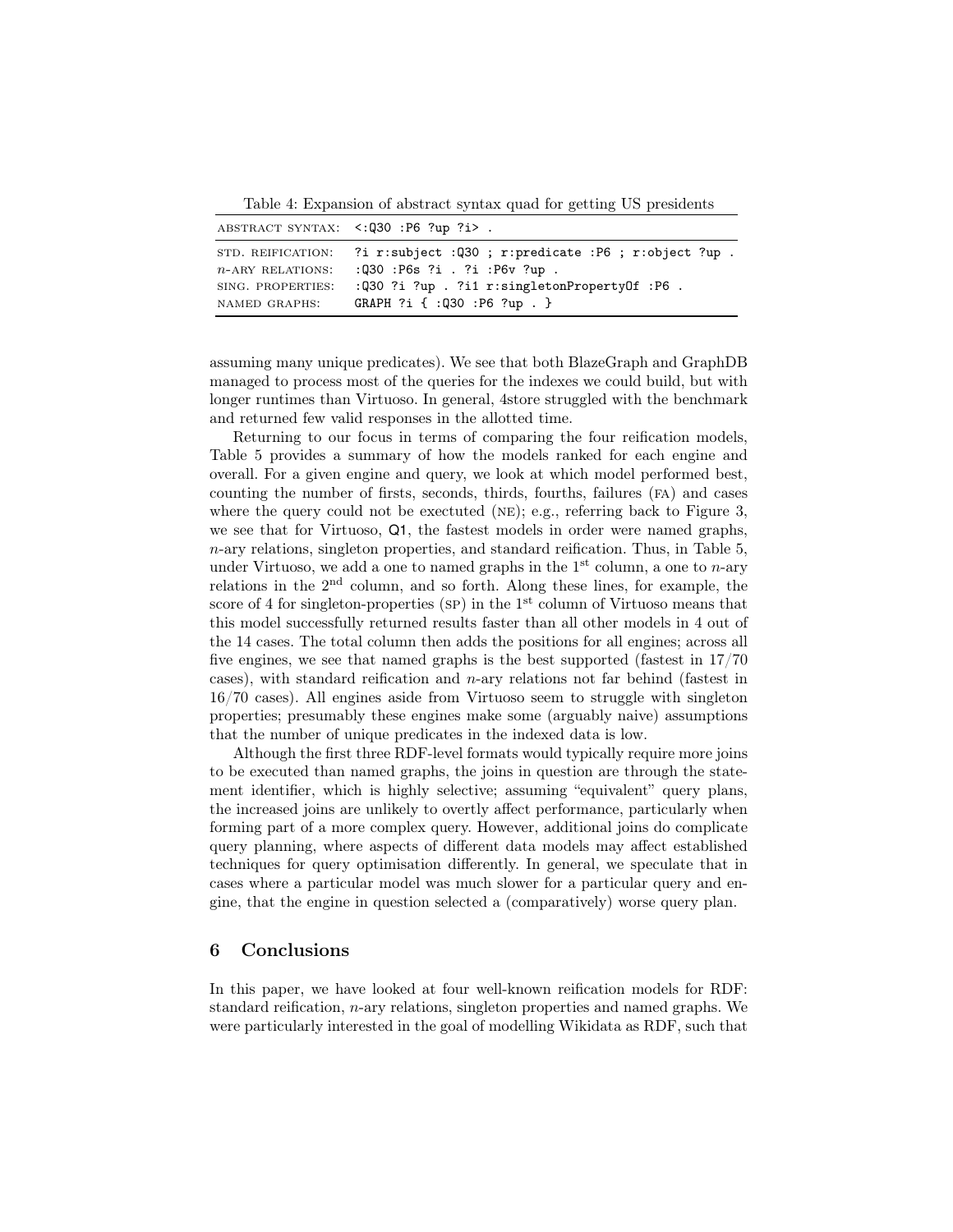Table 5: Ranking of reification models per query response times

<span id="page-13-5"></span>

| N <sub>2</sub>  | 4store |                |          |          | BlazeGraph     |                |                | GraphDB        |                 |                | Jena           |                                 |                |                | Virtuoso       |                |                |                | Total          |                |    |             |         |      |
|-----------------|--------|----------------|----------|----------|----------------|----------------|----------------|----------------|-----------------|----------------|----------------|---------------------------------|----------------|----------------|----------------|----------------|----------------|----------------|----------------|----------------|----|-------------|---------|------|
|                 |        | SR NR          | SP.      | NG       |                |                |                | SR NR SP NG    |                 | SR NR SP NG    |                |                                 |                |                |                | SR NR SP NG    |                |                |                | SR NR SP NG    |    | SR NR SP NG |         |      |
| 1 <sup>st</sup> | 3      | $\mathbf{2}$   |          |          | $\overline{2}$ | -6             | $\theta$       | -3             | $\overline{2}$  | 2              | $\overline{0}$ | $\overline{7}$                  | $\overline{7}$ | 2              | $\Omega$       | -3             | $\overline{2}$ | 4              | $\overline{4}$ | $\overline{4}$ | 16 | -16         |         | 4 17 |
| $2^{\text{nd}}$ | 1      | $\mathcal{D}$  | $\Omega$ | $\Omega$ | 3              |                | 2              | $\overline{4}$ | $\overline{2}$  | 5              | $\overline{0}$ | $\overline{4}$                  | $\overline{0}$ | 6              | $\overline{0}$ | 5              | 2              | 5              | - 1            | -6             | 8  | -19         |         | 3 19 |
| $3^{\rm rd}$    |        |                |          |          | 3              | -3             |                | $\overline{2}$ | $7\phantom{.0}$ | $\overline{4}$ | $\overline{0}$ | $\overline{0}$                  | $\overline{2}$ | $\overline{2}$ | $\overline{0}$ | - 3            | -3             | -3             | $\overline{2}$ | -3             |    | 15 12       | -3      | - 8  |
| $4^{\text{th}}$ |        |                |          |          |                | $\Omega$       | 6              | $\mathbf{2}$   |                 |                |                | $\hspace{0.1mm}-\hspace{0.1mm}$ | $\Omega$       | $\theta$       | $\Omega$       | $\overline{0}$ | 4              | $\overline{2}$ | $\overline{4}$ | $\mathbf{1}$   |    | 5 2 10      |         | - 3  |
| <b>FA</b>       | 5.     | 5 <sup>5</sup> | - 0      | $\Omega$ | 3              | $\overline{4}$ | -3             | -3             | 1               | 3              | $\theta$       | 3                               | -3             |                | 4 1 2          | -3             |                | $\Omega$       |                | $\theta$       | 13 |             | 16 16   | - 9  |
| NE              |        | 5 5 14         |          | - 14     | $\mathcal{D}$  | $\Omega$       | $\overline{2}$ | $\theta$       | $\overline{2}$  | $\theta$       | -14            | $\overline{0}$                  | $\overline{2}$ | $\overline{0}$ | 2              | $\overline{0}$ | $\overline{2}$ | $\Omega$       | $\overline{2}$ | $\overline{0}$ | 13 |             | 5 34 14 |      |

it can be indexed and queried by existing SPARQL technologies. We sketched a conceptual overview of a Wikidata schema based on quads/triples, thus reducing the goal of modelling Wikidata to that of modelling quads in RDF (quads where the fourth element functionally specifies the triple), and introduced the four reification models in this context. We found that singleton-properties offered the most concise representation on a triple level, but that  $n$ -ary predicates was the only model with built-in support for SPARQL property paths. With respect to experiments over five SPARQL engines – 4store, BlazeGraph, GraphDB, Jena and Virtuoso – we found that the former four engines struggled with the high number of unique predicates generated by singleton properties, and that 4store likewise struggled with a high number of named graphs. Otherwise, in terms of query performance, we found no clear winner between standard reification, n-ary predicates and named graphs. We hope that these results may be insightful for Wikidata developers – and other practitioners – who wish to select a practical scheme for querying reified RDF data.

Acknowledgements This work was partially funded by the DFG in projects DIA-MOND (Emmy Noether grant KR 4381/1-1) and HAEC (CRC 912), by the Millennium Nucleus Center for Semantic Web Research under Grant No. NC120004 and by Fondecyt Grant No. 11140900.

# References

- <span id="page-13-4"></span>1. Arenas, M., Bertails, A., Prud'hommeaux, E., Sequeda, J. (eds.): Direct Mapping of Relational Data to RDF. W3C Recommendation (27 September 2012), http: //www.w3.org/TR/rdb-direct-mapping/
- <span id="page-13-3"></span>2. Bishop, B., Kiryakov, A., Ognyanoff, D., Peikov, I., Tashev, Z., Velkov, R.: OWLIM: a family of scalable semantic repositories. Sem. Web J. 2(1), 33–42 (2011)
- <span id="page-13-0"></span>3. Brickley, D., Guha, R. (eds.): RDF Vocabulary Description Language 1.0: RDF Schema. W3C Recommendation (10 February 2004), http://www.w3.org/TR/ rdf-schema/
- <span id="page-13-1"></span>4. Brickley, D., Guha, R. (eds.): RDF Schema 1.1. W3C Recommendation (25 February 2014), http://www.w3.org/TR/rdf-schema/
- <span id="page-13-2"></span>5. Cyganiak, R., Wood, D., Lanthaler, M., Klyne, G., Carroll, J.J., McBride, B. (eds.): RDF 1.1 Concepts and Abstract Syntax. W3C Recommendation (25 February 2014), http://www.w3.org/TR/rdf11-concepts/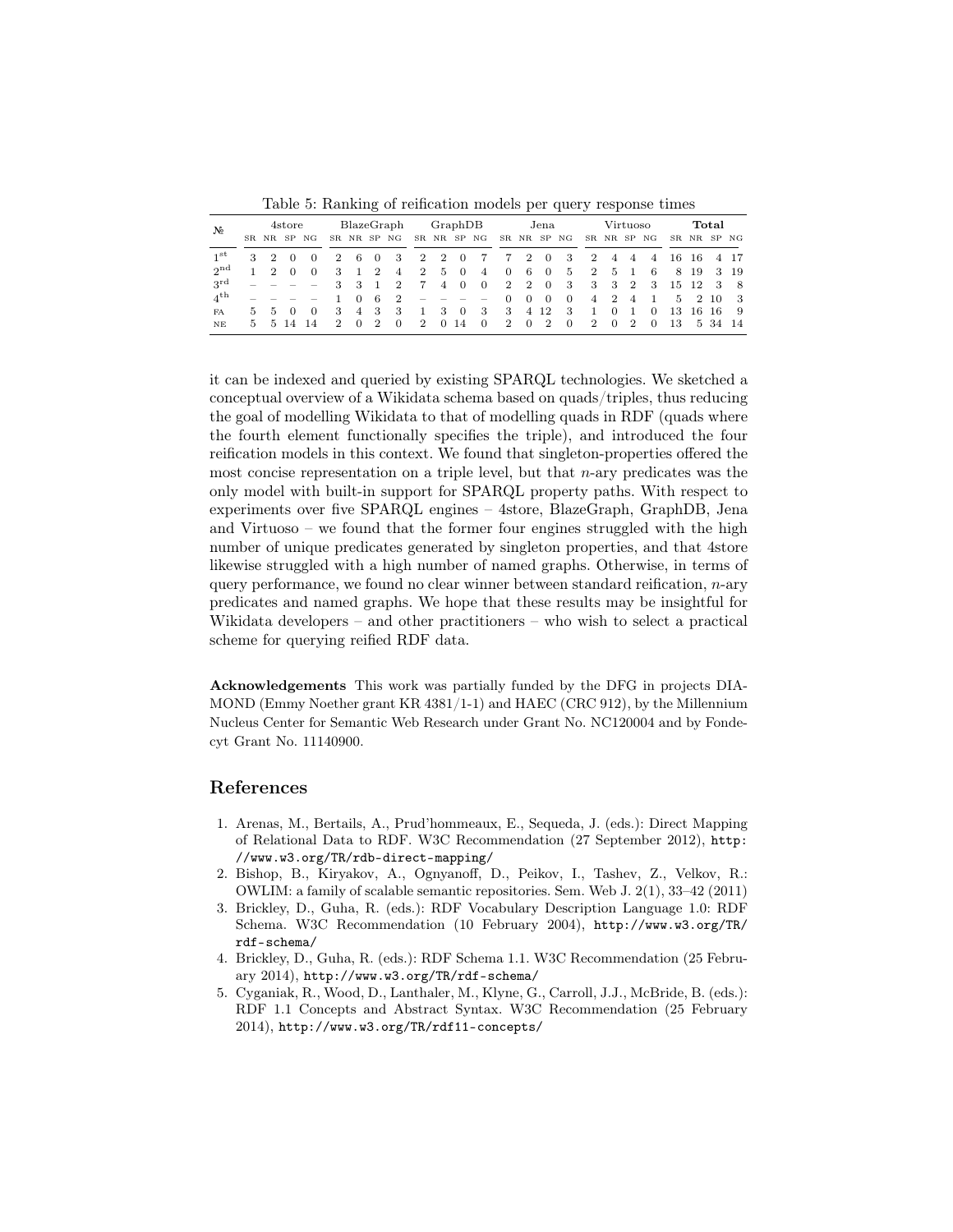- <span id="page-14-13"></span>6. Das, S., Srinivasan, J., Perry, M., Chong, E.I., Banerjee, J.: A tale of two graphs: Property Graphs as RDF in Oracle. In: EDBT. pp. 762–773 (2014), [http://dx.](http://dx.doi.org/10.5441/002/edbt.2014.82) [doi.org/10.5441/002/edbt.2014.82](http://dx.doi.org/10.5441/002/edbt.2014.82)
- <span id="page-14-11"></span>7. Erling, O.: Virtuoso, a hybrid RDBMS/graph column store. IEEE Data Eng. Bull. 35(1), 3–8 (2012)
- <span id="page-14-5"></span>8. Erxleben, F., Günther, M., Krötzsch, M., Mendez, J., Vrandečić, D.: Introducing Wikidata to the linked data web. In: ISWC. pp. 50–65 (2014)
- <span id="page-14-8"></span>9. Harris, S., Lamb, N., Shadbolt, N.: 4store: The design and implementation of a clustered RDF store. In: Workshop on Scalable Semantic Web Systems. CEUR-WS, vol. 517, pp. 94–109 (2009)
- <span id="page-14-7"></span>10. Harris, S., Seaborne, A., Prud'hommeaux, E. (eds.): SPARQL 1.1 Query Language. W3C Recommendation (21 March 2013), http://www.w3.org/TR/ sparql11-query/
- <span id="page-14-12"></span>11. Hartig, O.: Reconciliation of RDF\* and Property Graphs. CoRR abs/1409.3288 (2014), <http://arxiv.org/abs/1409.3288>
- <span id="page-14-14"></span>12. Hartig, O., Thompson, B.: Foundations of an alternative approach to reification in RDF. CoRR abs/1406.3399 (2014), <http://arxiv.org/abs/1406.3399>
- <span id="page-14-2"></span>13. Hoffart, J., Suchanek, F.M., Berberich, K., Weikum, G.: YAGO2: A spatially and temporally enhanced knowledge base from Wikipedia. Artif. Intell. 194, 28–61 (2013)
- <span id="page-14-15"></span>14. Hull, R.: Relative information capacity of simple relational database schemata. In: PODS. pp. 97–109 (1984)
- <span id="page-14-1"></span>15. Lehmann, J., Isele, R., Jakob, M., Jentzsch, A., Kontokostas, D., Mendes, P.N., Hellmann, S., Morsey, M., van Kleef, P., Auer, S., Bizer, C.: DBpedia - A largescale, multilingual knowledge base extracted from Wikipedia. Sem. Web J. 6(2), 167–195 (2015)
- <span id="page-14-4"></span>16. Manola, F., Miller, E. (eds.): Resource Description Framework (RDF): Primer. W3C Recommendation (10 February 2004), http://www.w3.org/TR/rdf-primer/
- <span id="page-14-16"></span>17. Miller, R.J., Ioannidis, Y.E., Ramakrishnan, R.: Schema equivalence in heterogeneous systems: bridging theory and practice. Inf. Syst. 19(1), 3–31 (1994)
- <span id="page-14-6"></span>18. Nguyen, V., Bodenreider, O., Sheth, A.: Don't like RDF reification? Making statements about statements using singleton property. In: WWW. pp. 759–770. ACM (2014)
- <span id="page-14-9"></span>19. Thompson, B.B., Personick, M., Cutcher, M.: The Bigdata® RDF graph database. In: Linked Data Management, pp. 193–237. Chapman and Hall/CRC (2014)
- <span id="page-14-0"></span>20. Vrandečić, D., Krötzsch, M.: Wikidata: A free collaborative knowledgebase. Comm. ACM 57, 78–85 (2014)
- <span id="page-14-10"></span>21. Wilkinson, K., Sayers, C., Kuno, H.A., Reynolds, D., Ding, L.: Supporting scalable, persistent Semantic Web applications. IEEE Data Eng. Bull. 26(4), 33–39 (2003)
- <span id="page-14-3"></span>22. Zimmermann, A., Lopes, N., Polleres, A., Straccia, U.: A general framework for representing, reasoning and querying with annotated Semantic Web data. J. Web Sem. 11, 72–95 (2012)